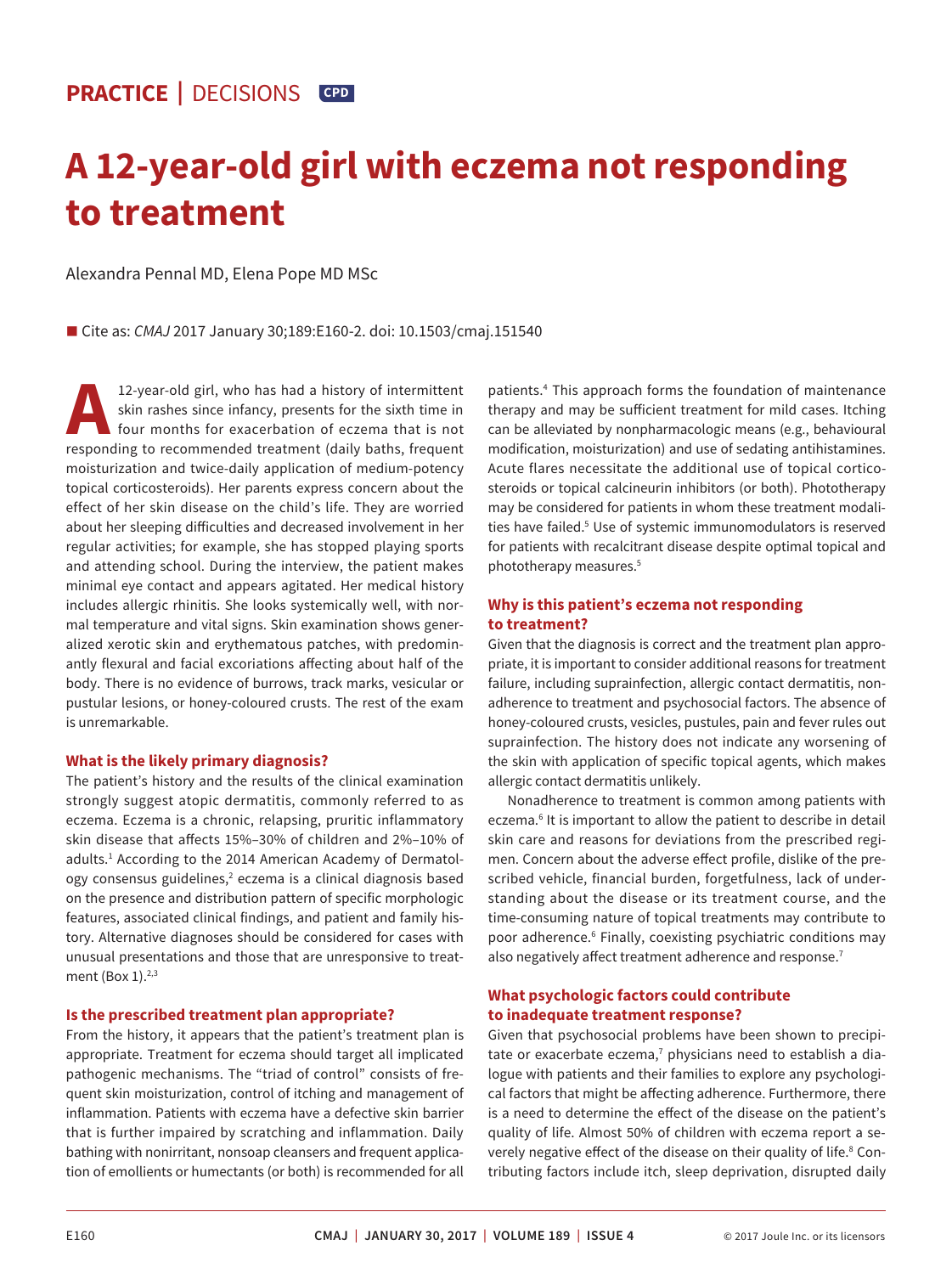## **Box 1: Features to be considered in the diagnosis of patients with atopic dermatitis2,3**

#### **Essential features** — must be present:

- **•** Pruritus
- **•** Eczema (acute, subacute, chronic)
	- **•** Typical morphology and age-specific patterns\*
	- **•** Chronic or relapsing history

\*Patterns include:

- 1. Facial, neck and extensor involvement in infants and children
- 2. Current or previous flexural lesions in any age group
- 3. Sparing of the groin and axillary regions

**Important features** — seen in most cases, adding support to the diagnosis:

- **•** Early age of onset
- **•** Atopy
	- **•** Personal and/or family history
	- **•** Immunoglobulin E reactivity
- **•** Xerosis

**Associated features** — these clinical associations help to suggest the diagnosis of atopic dermatitits but are too nonspecific to be used for defining or detecting atopic dermatitis for research and epidemiologic studies:

- **•** Atypical vascular responses (e.g., facial pallor, white dermographism, delayed blanch response)
- **•** Keratosis pilaris / pityriasis alba / hyperlinear palms / ichthyosis
- **•** Ocular/periorbital changes
- **•** Other regional findings (e.g., periorial changes / periauricular lesions)
- **•** Perifollicular accentuation / lichenification / prurigo lesions

**Exclusionary conditions** — it should be noted that a diagnosis of atopic dermatitis depends on excluding conditions, such as:

- **•** Scabies
- **•** Seborrheic dermatitis
- **•** Contact dermatitis (irritant or allergic)
- **•** Ichthyoses
- **•** Cutaneous T-cell lymphoma
- **•** Psoriasis
- **•** Photosensitivity dermatoses
- **•** Immune deficiency diseases
- **•** Erythroderma of other causes

Reproduced from Eichenfield LF, Tom WL, Chamlin SL, et al.<sup>2</sup> Guidelines of care for the management of atopic dermatitis: section 1. Diagnosis and assessment of atopic dermatitis. *J Am Acad Dermatol* 2014;70:338-51. © 2014 with permission from Elsevier.

activities, social embarrassment and depression. In addition, several cross-sectional studies have reported rates of depression and anxiety among patients with eczema that are higher than population estimates and control rates.<sup>9,10</sup> Patients with eczema may benefit from psychologic treatment, including cognitive behaviour therapy, relaxation therapy, hypnotherapy and individual psychotherapy.<sup>7,11,12</sup>

## **Box 2: "Red flags" that should prompt referral to psychiatry, psychology or social work**

- **•** No coping strategies, or maladaptive coping strategies
- **•** School absenteeism
- **•** Avoidant behaviour (school or activities)
- **•** Evidence of depression, anxiety or other psychiatric conditions
- **•** Treatment nonadherence

# **Might this patient benefit from referral to mental health services?**

The patient's body language, paired with her refusal to attend school and extracurricular activities, raises suspicion of a potential comorbid psychiatric condition; therefore, referrals to psychiatry, psychology and social work, as appropriate, are important. School refusal in particular is a "red flag" for potential comorbidities and should prompt referral (Box 2).

A multidisciplinary approach to treatment of patients with eczema can be beneficial. Educational interventions like "eczema schools," including information on disease mechanisms and strategies for management and prevention, as well as development of a written action plan, can benefit disease severity and quality of life for both patients and families.<sup>11,12</sup>

#### **Case revisited**

During further discussion, the parents reported that the family was having difficulty adhering to the recommended topical therapy, because the patient felt overwhelmed by the treatment plan and refused to allow application of topical medications. As her skin failed to improve, she had started to refuse to go to school and to engage in her leisure activities.

An updated, written action plan with close follow-up was provided for the family. Additional management consisted of a psychiatry referral; a social work referral, to provide support and coping mechanisms and to help monitor the girl's return to school; and enrolment of the family in a series of nurse-led educational sessions about eczema. The psychiatric assessment showed that the patient was suffering from generalized anxiety disorder. She reported improved mood after several cognitive behaviour therapy sessions. Her skin also improved over several follow-up visits, and she returned to her usual activities.

## **References**

- 1. Bieber T. Atopic dermatitis. *N Engl J Med* 2008;358:1483-94.
- 2. Eichenfield LF, Tom WL, Chamlin SL, et al. Guidelines of care for the management of atopic dermatitis: section 1. Diagnosis and assessment of atopic dermatitis. *J Am Acad Dermatol* 2014;70:338-51.
- 3. Eichenfield LF, Hanifin JM, Luger TA, et al. Consensus conference on pediatric atopic dermatitis. *J Am Acad Dermatol* 2003;49:1088-95.
- 4. Eichenfield LF, Tom WL, Berger TG, et al. Guidelines of care for the management of atopic dermatitis: section 2. Management and treatment of atopic dermatitis with topical therapies. *J Am Acad Dermatol* 2014;71:116-32.
- 5. Sidbury R, Davis DM, Cohen DE, et al. Guidelines of care for the management of atopic dermatitis: section 3. Management and treatment with phototherapy and systemic agents. *J Am Acad Dermatol* 2014;71:327-49.
- 6. Bass AM, Anderson KL, Feldmen SR. Interventions to increase treatment adherence in pediatric atopic dermatitis: a systematic review. *J Clin Med* 2015; 4:231-42.